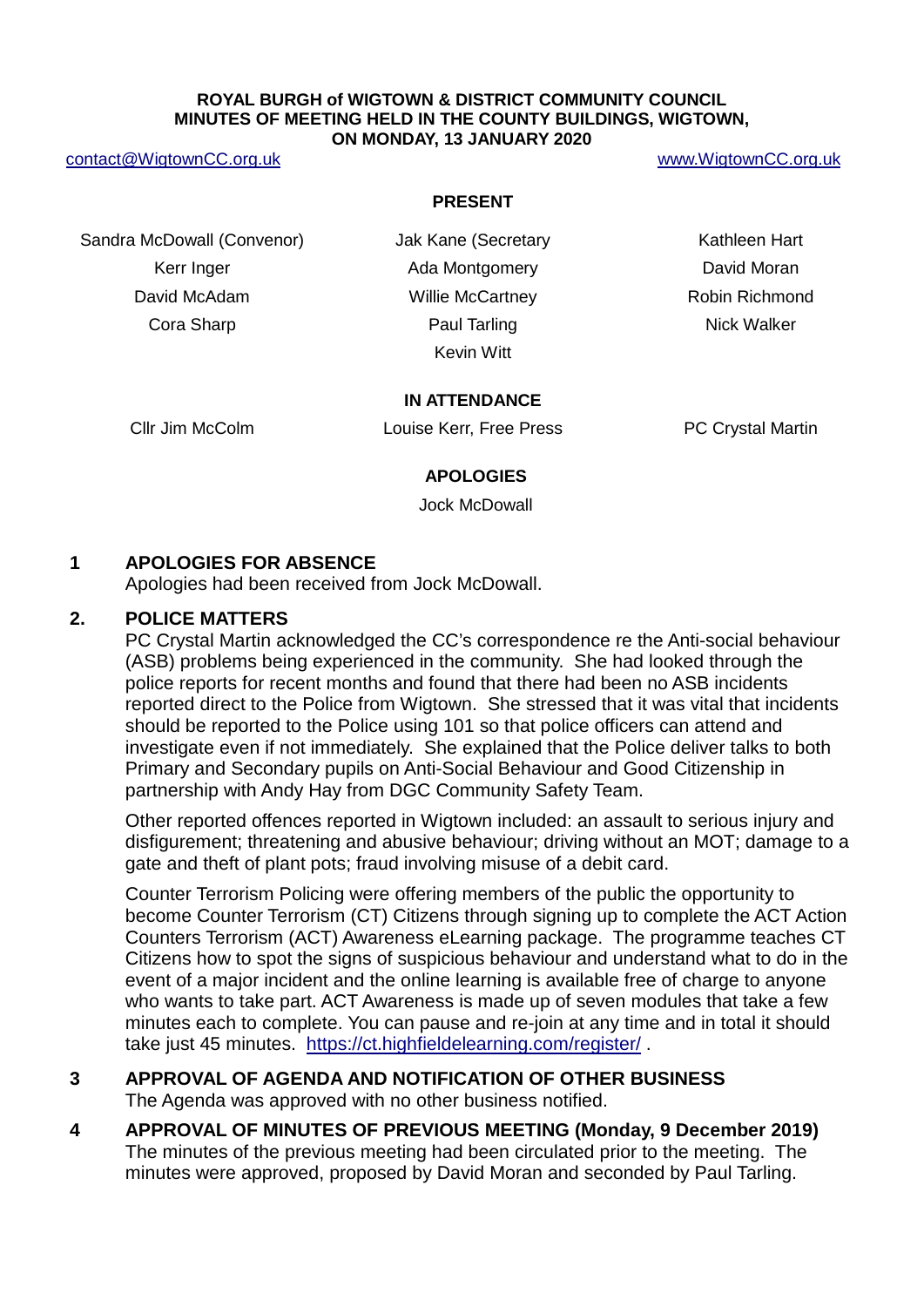## **5 MATTERS ARISING**

## **a. Mercat Cross repointing/replacement pillar**

Karen Brownlie had spoken to Property and Architectural Services (PAS) and they confirmed that a section at the bottom of the Cross had been affected by rain and therefore the Contractors had been requested to revisit, remove and replace the affected pointing. A date to complete the outstanding work was still to be confirmed. PAS had also confirmed that the contractors did not remove all the exiting pointing as it had too good a hold and they would end up damaging the stone and this was often the case when trying to point a statue (sic) with tight beds. Karen Brownlie would keep the CC updated if she hears anything further.

## **b. Newsletter**

Ada Montgomery distributed a second draft of the proposed newsletter laid out as a four page A5 booklet. It was agreed that she should proceed to have an updated version printed and she would distribute it in Wigtown as well as to Kirkinner and Whauphill.

## **c. Transforming Wigtownshire**

An email had been sent to Ward Officer, Kerry Monteith on 12 December advising that the CC had agreed to the Transforming Wigtownshire Leadership team being invited to attend either the 13 January or 10 February CC meeting. A response had been received on 6 January advising that she had forwarded the message to Anne Munro at NHS who would be organising dates for the Transforming Wigtownshire Team.

## **d. Anti Social Behaviour**

Sandra had contacted Mr Webb, DEHS Head Teacher to outline the Community Council's concerns after the December meeting and to advise him of the desire to work with the school to tackle what was seen as an increasing problem in the town. Mr Webb undertook to have the school's assigned Police Community Liaison Officer to speak to the pupils on her return from illness absence. He also advised that there were ongoing initiatives planned to tackle anti-social behaviour, the first being the release of a school app which would highlight the need for pupils to promote the school by setting a good example and behaving appropriately at all times. There was also a planned initiative where year groups would have special assemblies, focussing on anti-social behaviour through a drama production. The police are involved in that initiative as well

Sandra had told Mr Webb that Ada Montgomery had agreed to monitor the situation on behalf of the Community Council and she would be reporting to the school on a regular basis, particularly with regards to the anti-social behaviour and littering before the school bus arrives.

Jak Kane said that he had emailed Laura Kiltie, Lisa Martin, Police, DGC Councillors and DGC Community Safety. Only response had been from Diane Irving-Davidson, Senior Community Safety Officer who said she would pass the details to her colleague, Andrew Hay who leads on presentations to schools.

Ada Montgomery informed the meeting that she had met with Mr Webb and Shaun Dodds and it had been a positive meeting. She had explained that she would be monitoring the issues around the pupils waiting for school buses in the morning and provide before and after photographs of the site before to show the environmental impact and Health & safety issues. Mr Webb had said he would be contacting parents re the behaviour problems and complaints and he was looking to work together with the community to reduce opportunities. One suggestion had been to move the school pupils' bus stop from North Main Street to New Road but this would need consultation with the Primary School and the bus operators. Due consideration would have to be given to any Health & Safety implications for Primary School pupils walking to school. The Secretary was asked to contact Douglas Kirkpatrick to ask if there was the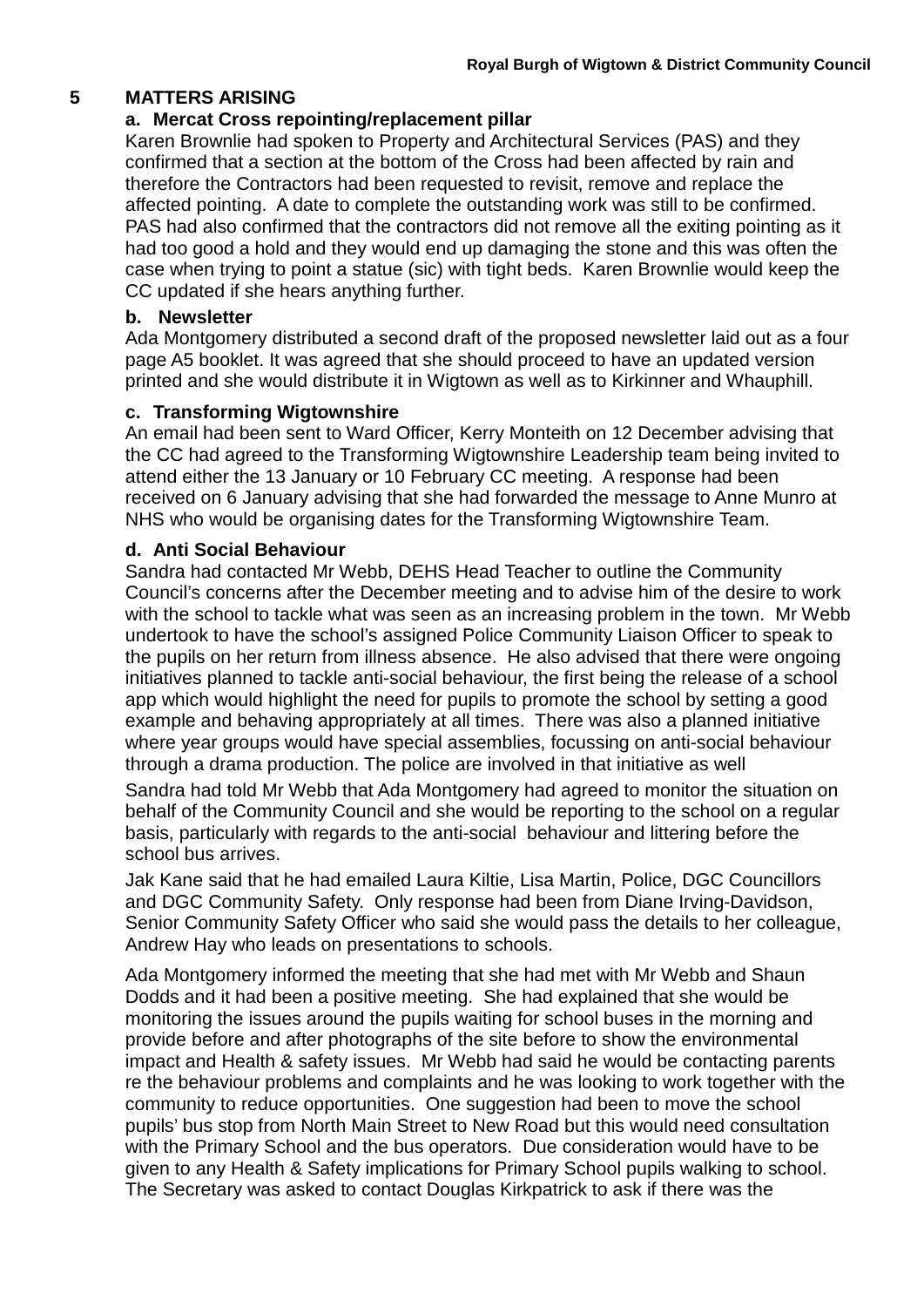possibility of the school buses picking pupils up at the designated bus shelter rather than outside the former Bank building.

## e. **Wigtown Chip Shop sign**

The Secretary had contacted the Planning Department to ascertain if a variance had been granted to the Advertising Permission for the external advertisements at the Chip Shop, Wigtown. Planning had visited the site and had written to the owner requesting that they submit a new application for advertisement consent or remove the signs and replace them with the original approved advertisements (ref 19/1064/FUL). It was agreed that the Community Council should be pursuing the Council to ensure consistency with advertising boards within the Conservation Area and should raise the issue of the unofficial signs on the railings on the square with Planners.

## f. **Offshore Wind Plan**

The Secretary had contacted Marine Scotland who confirmed it was still their intention to release the draft Sectoral Marine Plan for consultation in 2019. See Consultations Report for more info.

## **6 UPDATES & REPORTS**

## **a: Financial Report**

A Financial report had been circulated prior to the meeting. Jak Kane advised that there had been no movement on the Administration Account as the CC Admin Grant from the Council had still not been received. An email had been received advising that the grant would be issued before 31 March 2020.

In the Festivals Account Scad had provided £195 from fundraising - £75 Lucky Squares and £120 from the Co-op re Santa's Grotto in the County Buildings. A donation of £125 had been sent to the Bowling Club to cover the cost of the electricity used for Christmas lights. This was down from the previous year due to the reduction in the number of lights and their being lit for less time.

# **b: Consultations WP**

A Report had been circulated prior to the meeting highlighting four current consultations:

## i. **The Replacement of European Structural Funds in Scotland Post EU-Exit -** The Scottish Government was conducting a consultation to seek views on how best to develop its thinking on how any replacement funding vehicle can best meet the needs of Scotland's citizens, businesses and communities post Brexit.

In Scotland, EU Structural Funds have played a vital role in reducing disparities across different parts of the country for over 40 years. It was agreed that a CC response should be sent asking that the proposed UK Shared Prosperity Fund should continue to be weighted towards tackling issues experienced by remote rural and rural communities identified through the Scottish Index of Multiple Deprivation (SIMD)

# **ii. Planning Performance and Fees –**

This Scottish Government consultation proposes a new approach to how the performance of planning authorities is measured, the role of the planning improvement co-ordinator and a new structure for the planning fee regime along with the introduction of additional services which authorities can charge for and the ability to waive or reduce planning fees in certain circumstances. The Scottish Government (SG) is keen to hear stakeholders' views on the new categories of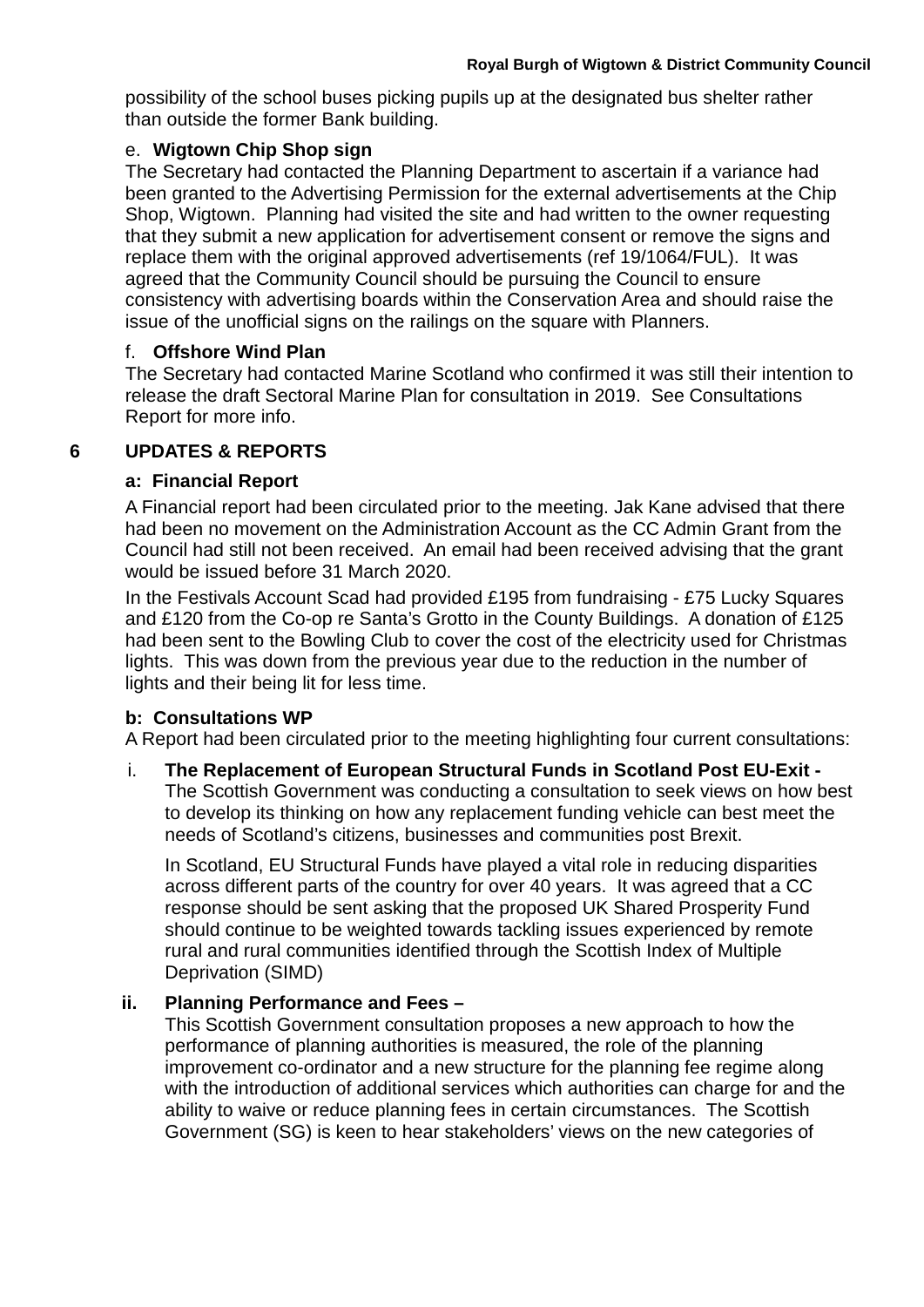development and method for calculating fees. It was agreed that on the whole the proposals made sense.

## **iii. Draft Sectoral Marine Plan for Offshore Wind Energy-**

The purpose of this consultation is to seek views on the draft Sectoral Marine Plan for Offshore Wind Energy, the draft Plan Options therein, and the suite of assessments captured under the Sustainability Appraisal. Crown Estate Scotland (CES) has announced their intention to run a further leasing round for commercial scale offshore wind energy projects in Scottish Waters and to inform the spatial development of this leasing round, Marine Scotland, as Planning Authority for Scotland's Seas, is required to undertake a planning exercise and the draft Sectoral Marine Plan for Offshore Wind aims to identify the most sustainable options for the future development of commercial-scale offshore wind energy in Scotland. A copy of the 'Questions for Consultees' document had been circulated and the most important question was – "Do you support the selection of the following Draft Plan Options (DPOs)?". There was a DPO (SW1) located to the south of the Mull of Galloway and Luce Bay and it was agreed that the Community Council should indicate its strong opposition to this proposed DPO. Community Councillors were asked to provide Jak Kane with written comments that could support this opinion and he would collate a consensus view to add to the CC response.

## iv. **Household Waste Recycling Centres (HWRCs) –**

The Council was reviewing the opening hours of the 12 HWRCs across the region. They said it was "to better reflect their usage and to provide a more consistent service". The Council was looking for individual responses from community members via an online Survey Monkey questionnaire and Councillors were encouraged to complete it.

## **c: Planning WP**

Nick Walker had circulated a report prior to the meeting. There were three new applications for which it was recommended that no submission be made: an extension to Culbae Farmhouse, Whauphill, change of steading to dwellinghouse at North Balfern, Kirkinner; and an extension to a cubicle shed at Stewarton Farm, Kirkinner. A fourth application was for Listed Building Consent for the installation of LED floodlights at the County Buildings/ It was agreed that a submission in support be made highlighting that the proposed lighting took account of the Dark Skies Park guidance and that the system's shielding would reduce the risk of light pollution impacting on surrounding properties.

Updates on earlier planning applications were noted.

Cllr McColm did not participate in the discussion of the Planning issues.

## **d: Town Square Development WP**

Sandra McDowall said that she continued to contact Kenny Bowie, SPEN re the planned works to underground power lines in the town square.

# **7 CORRESPONDENCE, ETC**

*South of Scotland Enterprise* – The new body was advertising six (paid) board vacancies with a deadline of midnight on 10 January 2020 for applications.

*CC Meeting Venue* – Meetings will be held in the Supper Room in April, June, July, August and September and in the Visitors Room on other months.

*Kirkinner School zone* – the 20mph signs for the primary school zone had again been reported to the Council as not working.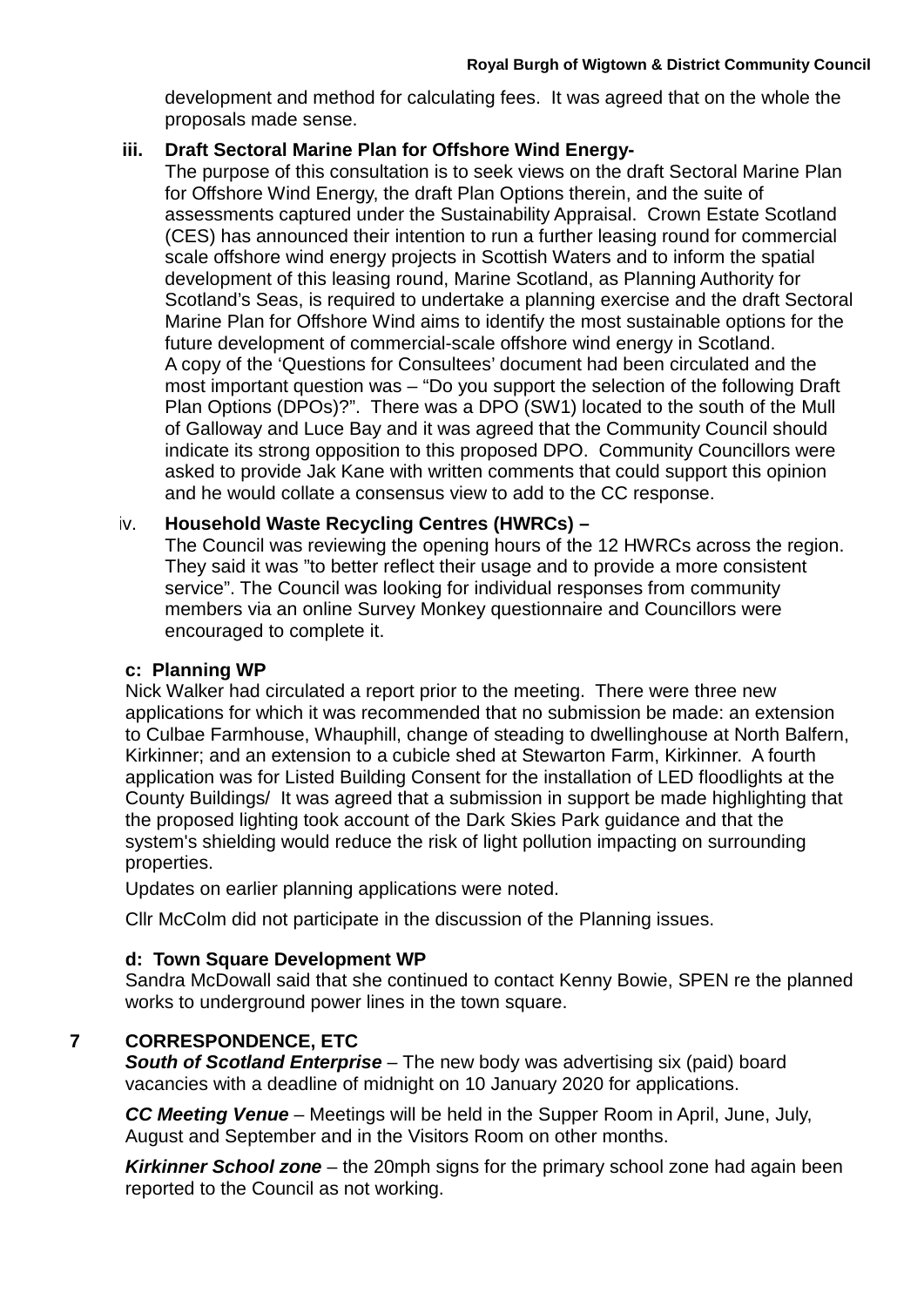**DGC CC Discretionary Grant** – The Treasurer had submitted the completed Annual Monitoring and BACS forms together with a copy of the 2018/19 Accounts to the Council on 15 October 2019. No payment had been forthcoming and no responses to three separate emails sent since October, A fifth email had been sent on 6 January again asking when the grant covering the year from 1 April 2019 might be received and had been advised by Wilma McKeown, Area Committee Administrator that "*They will be issued before the 31 March 2020*".

**Scotland TranServ** – TranServ had provided details of their initial programme of structural maintenance resurfacing schemes for the 2020-21 financial year which includes 42 schemes in the South West network but only four on the A75 with none West of Kirkcudbright.

*Survey and focus group on future funding after EU exit – TSDG.* Third Sector Dumfries & Galloway had been commissioned to carry out a consultation on behalf of the South of Scotland Economic Partnership to consult with the Third sector on the absence of European funds when the UK exits the EU. There was an Online survey with deadline of Monday, 13 January 2020 and a focus group would be held on the subject 9:30 am till 1 pm on Thursday, 23 January 2020 in TSDG office in Buccleuch Street, Dumfries.

*Local Authority By-Election* – A Notice of Poll had been received re the By-Election for Ward 2 Mid Galloway and Wigtown West to be held on Thursday, 23 January.

*Council Budget 2020/21* – The Council had published feedback and a summary of results of the Council's consultation on the 2020/21 Budget Options. A report would be presented to Councillors on 17 December 2019 to give them an update on the Budget Process Timetable and report the detailed feedback from the consultation.

*DGC Shoreline Management Plan* - The Council had appointed consultants RPS to carry out surveys of the D&G coastline in order to gather data and evidence to inform a Shoreline Management Plan Study. This study will be a robust, evidence-based and long-term sustainable approach for managing the risk of coastal flooding and erosion along each part of the Dumfries and Galloway coast. The study is expected to take two years to complete. The first of a series of engagement events was scheduled for February 2020 with the nearest option being held in Port Logan on Wednesday, 5 February and it was agreed that Paul Tarling should attend as the CC's representative.

# **8 COUNCILLORS' ISSUES**

Cllr McColm said that work on the 2020/21 Budget continued. The Council had to identify an estimated £15.5M of savings with £7.75M already in place. Where the remaining £8M of savings could be made had still to be identified through an increase in Council Tax rates or reductions in services. The problem was exacerbated by the Scottish Government's not yet knowing how much it would receive from Westminster in the Scottish settlement. By law the Council must set its budget in March 2020, so they would have to make decisions on Council tax and budgets by then.

He advised that there were four candidates for the Local Authority councillor vacancy created by the demise of Cllr Nicol. One each from the Conservative, Green, Scottish Labour, and Scottish National parties.

# **10 ANY OTHER BUSINESS**

*Seaview –* There was a problem with the condition of a pavement adjacent to the car park area in Seaview. The car park area was the responsibility of DGHP as it had not been adopted by the Council and it was suspected that the same was the case with the